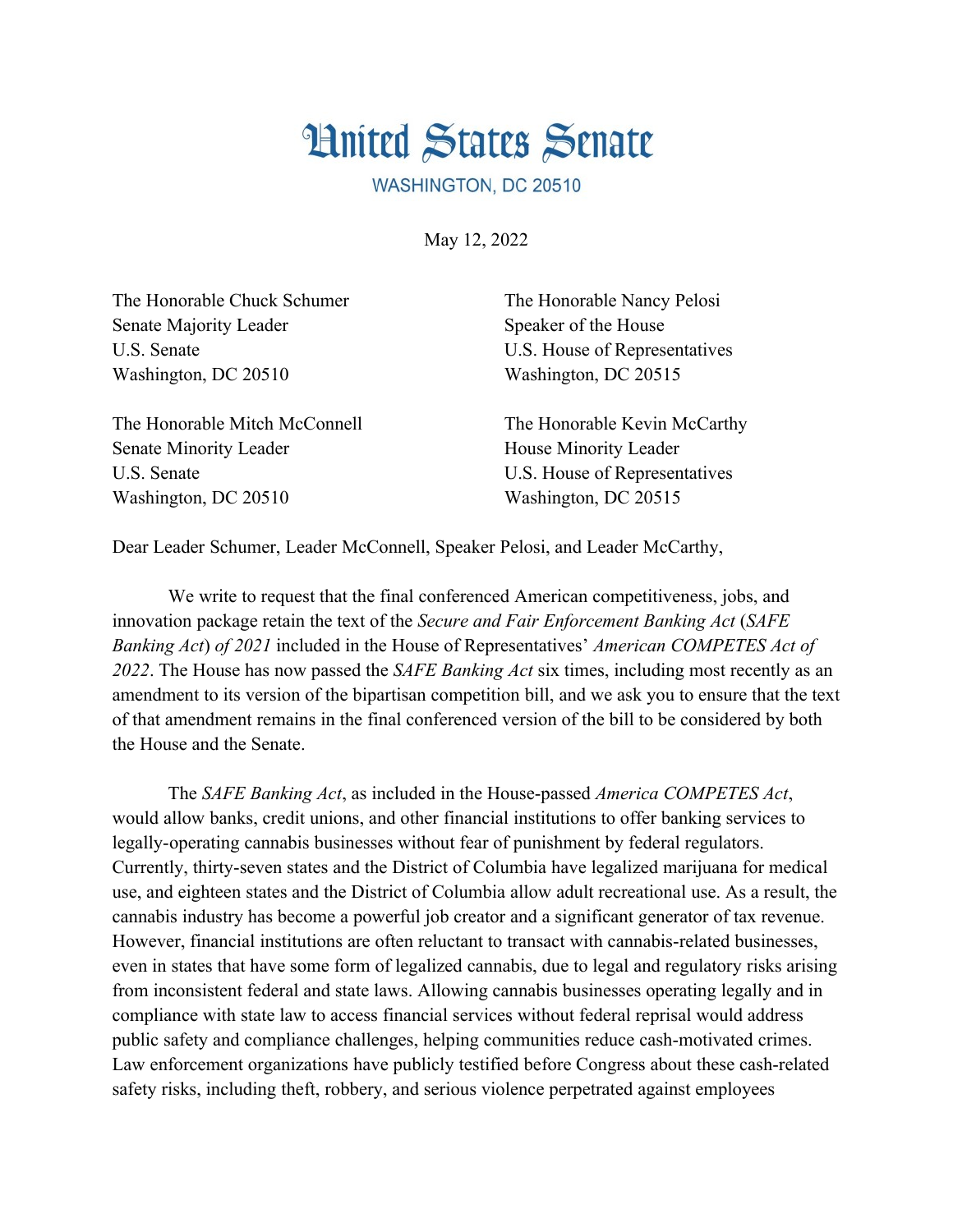<span id="page-1-0"></span>responsible for conducting what should be routine business operations.<sup>[1](#page-1-1)</sup> The same law enforcement organizations also have testified about the importance of moving these large amounts of cash in the cannabis industry into the banking system, where accounts are monitored in accordance with existing federal anti-money laundering laws and the Bank Secrecy Act. Enacting the *SAFE Banking Act* via the jobs and competitiveness legislation before us would support a rapidly growing industry that creates jobs, fosters innovation, supports small businesses, and raises revenue in states that have chosen to legalize cannabis, while reducing safety risks to industry employees and the public alike.

The House of Representatives already added the *SAFE Banking Act* as an amendment to the *America COMPETES Act* by a bipartisan vote of 262-168, and on February 4, 2022, passed the amended *America COMPETES Act* by a bipartisan vote of 222 to 210. The standalone legislation on which the amendment is based previously passed the House of Representatives 321-101, garnering the support of more than three-quarters of the chamber and a majority of the members of each party. The bill's list of co-sponsors is also bipartisan in both the House and the Senate. Given the demonstrated broad support for this measure, we ask you to ensure that the text of the *SAFE Banking Act* remain in the forthcoming final conferenced version of the jobs and competitiveness bill when it comes to the House and Senate for final votes. This will help cannabis-related businesses, support innovation, create jobs, and strengthen public safety in our communities. We look forward to working with you on this important issue.

Sincerely,

Jeffrey A. Merkley

United States Senator

e Daines United States Senator

Jacky Rosen United States Senator

Gary CLPeters United States Senator

<span id="page-1-1"></span><sup>&</sup>lt;sup>[1](#page-1-0)</sup> Testimony from Mai. Neill Franklin (Ret.). Baltimore City & Maryland State Police Departments on behalf of the Law Enforcement Action Partnership (LEAP). February 13, 2019. https://financialservices.house.gov/uploadedfiles/hhrg-116-ba15-wstate-franklinm-20190213.pdf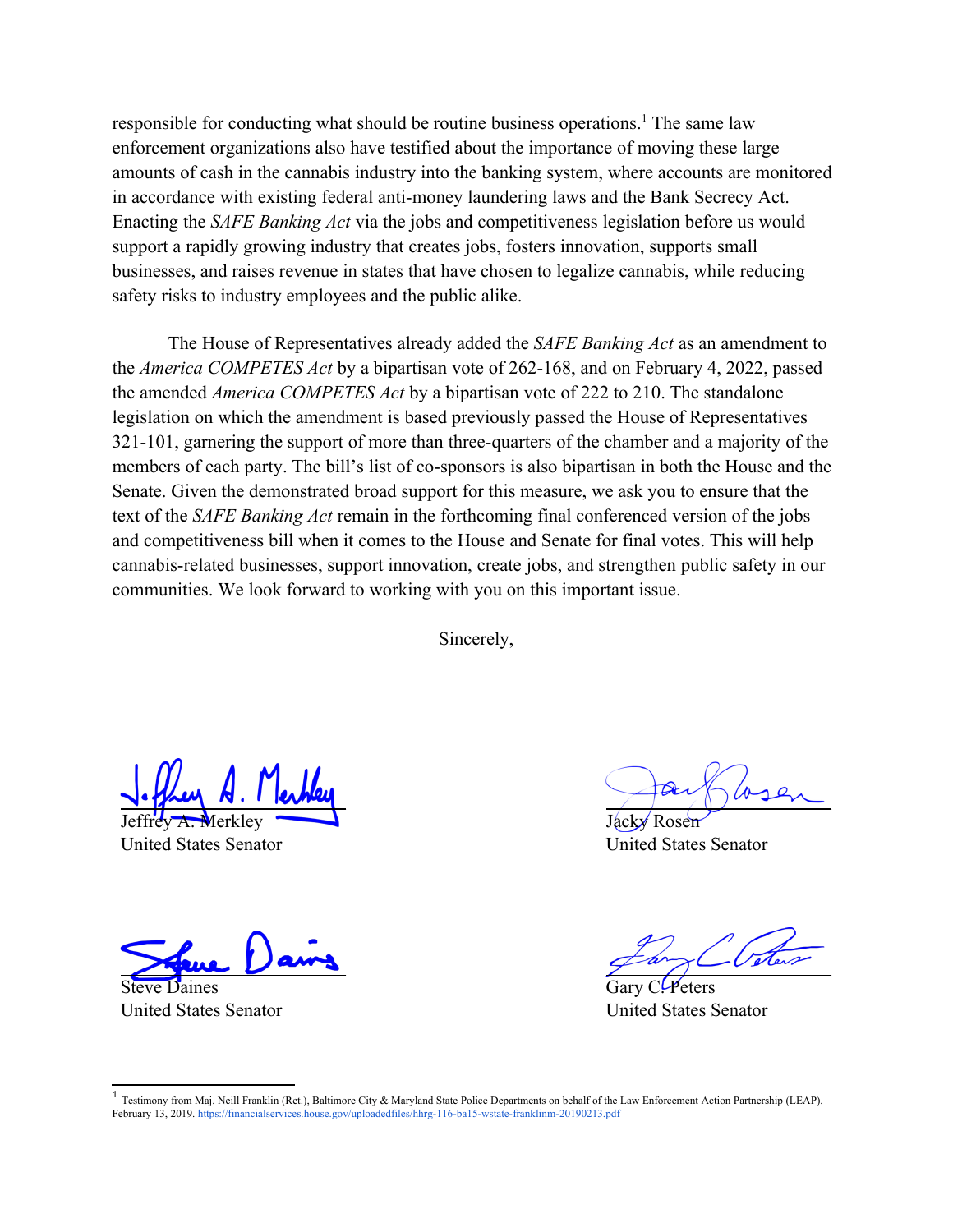thia M. Lummis United States Senator

In Sull

Dan Sullivan United States Senator

Kevin Cramer United States Senator

Lisa Murkowski

United States Senator

Martin Heinrich United States Senator

Patty Muri

United States Senator

Tammy Ovekworth

United States Senator

Angus S. King, Jr. United States Senator

Michael F. Bennet United States Senator

Mark Kelly United States Senator

Den Kay

Ben Ray Luján United States Senator

Catherine Cortez Masto United States Senator